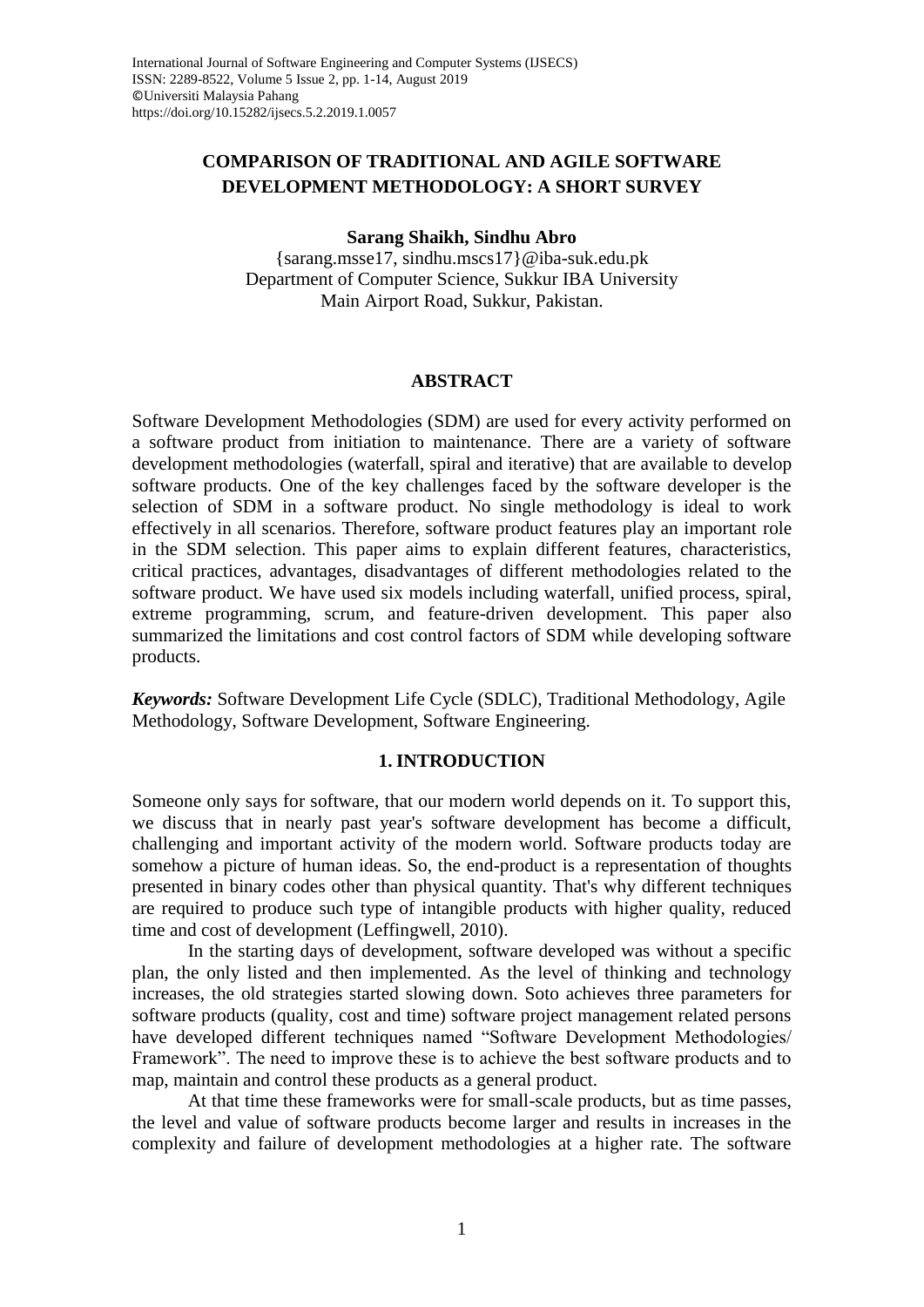industry started to slow down due to such methodologies that adapted to speed up industry and quality of the software.

To resolve the above-discussed problems, two methodologies were developed

**1) Traditional Methodologies** and **2) Agile Methodologies** as shown in Figure 1.



Figure 1 Traditional Vs Agile Development Methodology

The main purpose of our research is to present a comparative study between traditional and agile software development methodologies based on key features, implementation limitations, cost estimations success factors, and implementation issues. This study will help to select the most appropriate software development methodology for a specific software development project.

#### **2. STATE OF THE ART**

While discussing software development methodologies, it will be the best approach to categorizing those methodologies into two broad categories. The one is Traditional, and the other one is the Agile methodology. From now on the various models will be discussed below, after that, the multiple factors will be discussed which are quite important for choosing a method to implement. From those discussions, we will conclude that in which scenarios such as multiple team size, cost and budget issue and also time period, which methodology will be useful so that it can reduce cost and time as possible and guarantee a quality product. To check which methodology is best for the organization or a product, we are going to define three models from each methodology as well as advantages and disadvantages for comparison.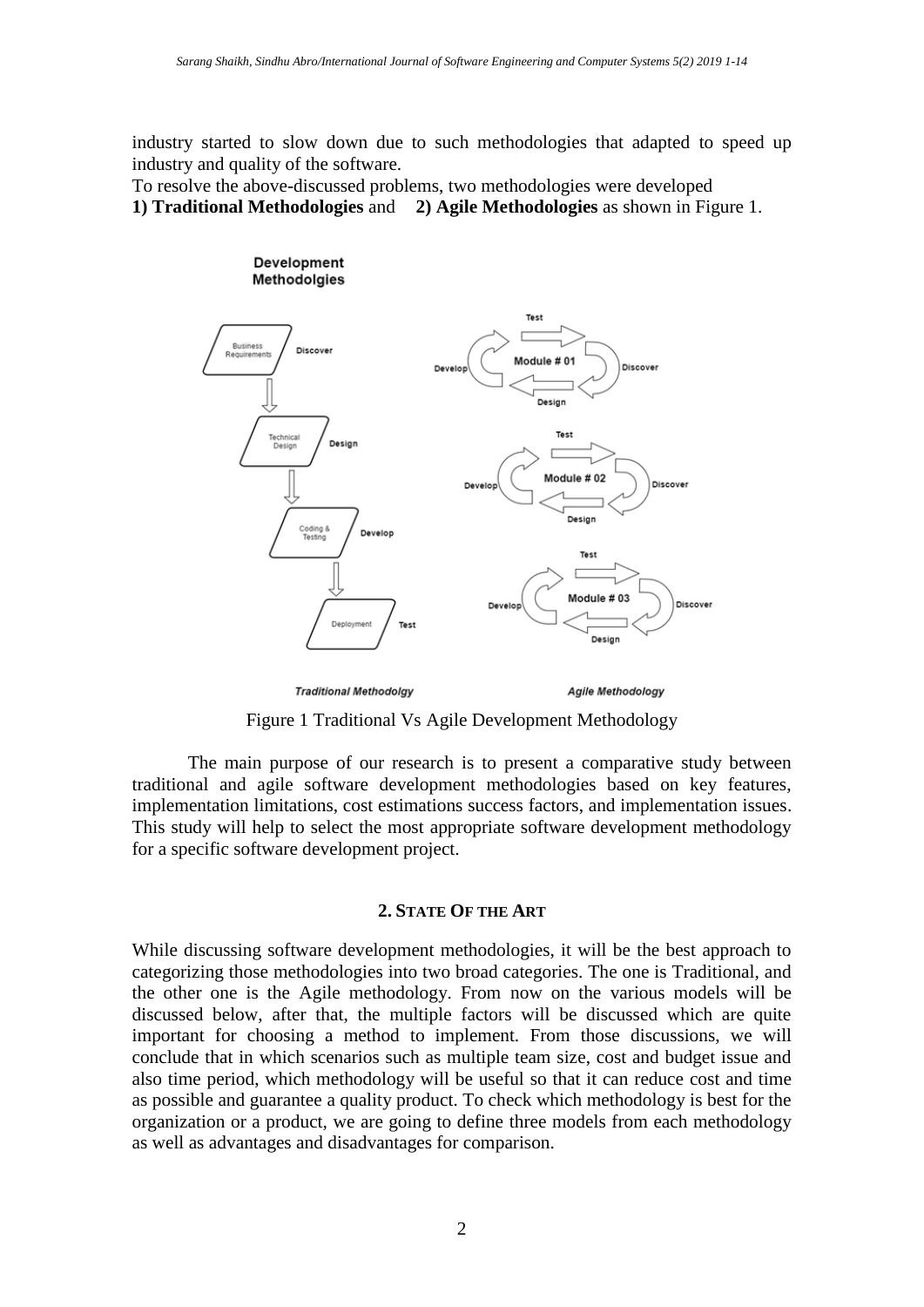# **2.1 Traditional Methodology**

It is the oldest method in the software industry since the 19th century; this approach is also known as Sequential Methodology. Like its name, "sequential" suggests a meaning that all the processes involved during the development of a product are a phase to phase-dependent on each other. Also, this methodology gives detailed documentation for each of the steps such as requirement engineering, design, coding, testing, deployment. It is a plan-driven methodology that starts after a detailed analysis and discussions; this approach is not useful when occurring of changes is entirely multiple times in the development (Awad, 2005).

# **2.2 Agile Methodology**

As time passes and the software industry started growing in an efficient way the software analysts from all over the world combined in 2001, to have a talk on the future for software development methodologies. As all of these methodologies were supporting different software models discussed their standard features and concluded that there should be a combination of all of these, and the result is "Agile Methodology". As compared to traditional methodology, this method focuses on people, collaboration with customers, interaction with software rather than focusing on plans, processes, and tools.

Table 1 explains some of the major characteristics of each methodology (Awad, 2005).

| <b>Traditional Methodology</b>                                                                                                                                                                                                                                                                                                                                                                                                                                                                                        | <b>Agile Methodology</b>                                                                                                                                                                                                                                                                                                                                                                        |
|-----------------------------------------------------------------------------------------------------------------------------------------------------------------------------------------------------------------------------------------------------------------------------------------------------------------------------------------------------------------------------------------------------------------------------------------------------------------------------------------------------------------------|-------------------------------------------------------------------------------------------------------------------------------------------------------------------------------------------------------------------------------------------------------------------------------------------------------------------------------------------------------------------------------------------------|
| <b>Predictive Approach - This approach</b><br>plans the whole project for an extended<br>period or by keeping an eye on the future<br>of the project. That plan is the basis for<br>the construction of the system as it<br>describes all the functions of the system,<br>the role of each team member, cost and<br>period for the development. All of this<br>work has been done by prediction from<br>earlier successful projects, whereas this<br>plan sometimes also provides wrong<br>assumptions in the future. | <b>Adaptive Approach - This method is</b><br>mainly for accepting<br>changes<br>in<br>development. The agile methodology<br>allows changes at every stage<br>- of<br>development because it believes that<br>changes in the requirements or anything<br>are the best point to develop a customer<br>satisfied product.                                                                          |
| <b>Comprehensive Documentation - In</b><br>this methodology, documentation is the<br>best key for development. It assumes that<br>proper documentation should include -<br>requirements,<br>customer<br>system<br>requirements and all of the necessary<br>information required for coding.                                                                                                                                                                                                                           | <b>Balancing Flexibility and Planning -</b><br>Although planning is the most important<br>factor, planning for the whole project at a<br>single time is not the right approach.<br>Because there are many variables that<br>change during the development, so to<br>prepare for a short period is a good<br>strategy or planning is such a way that<br>you can quickly change your decisions or |

## Table 1 Major Characteristics of Methodology (Awad, 2005)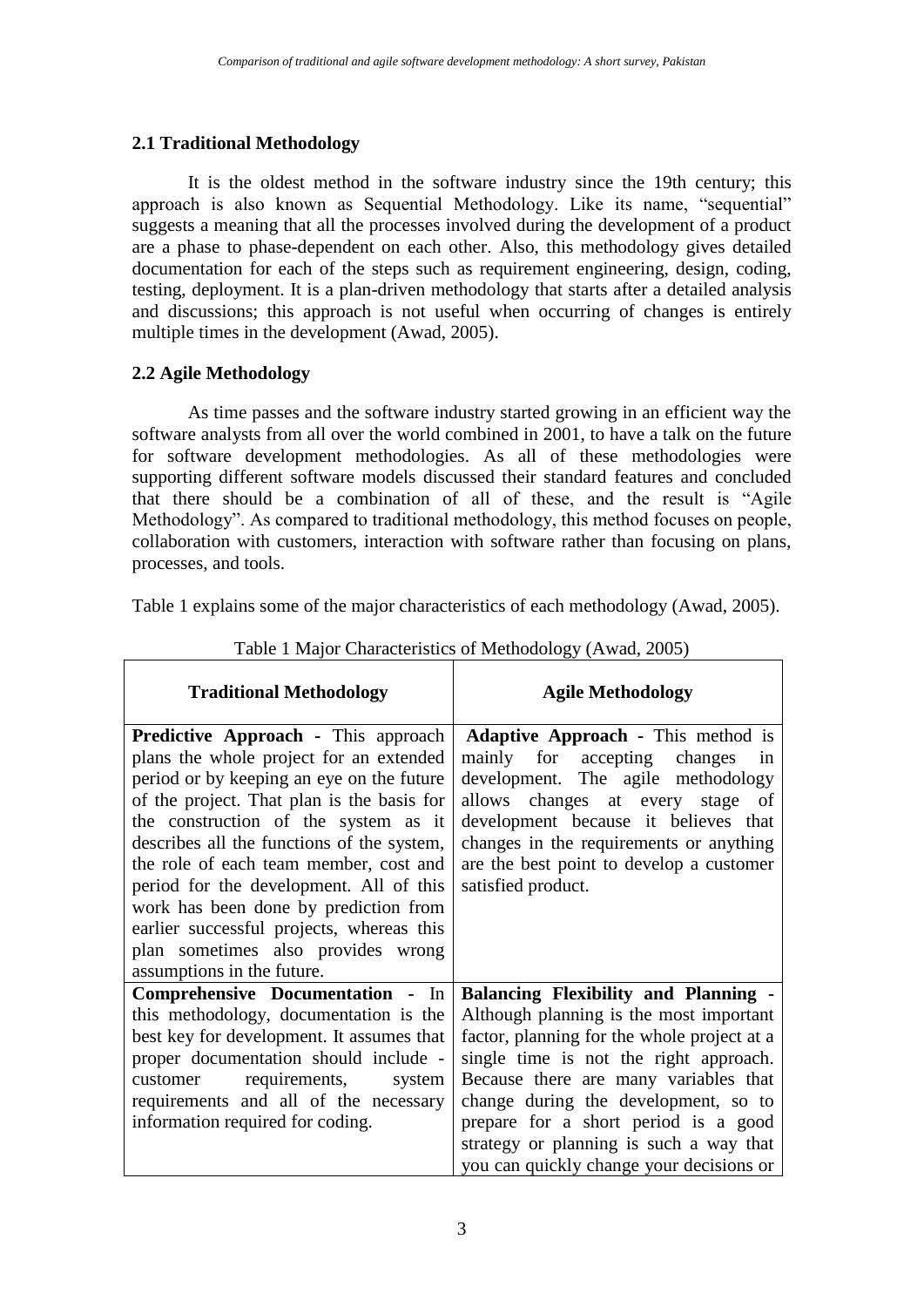|                                               | reverse your decisions according to the<br>situation. |
|-----------------------------------------------|-------------------------------------------------------|
| <b>Process Oriented</b> - There is a distinct | <b>People-Oriented - This methodology</b>             |
| process to do all of the work in the          | considers the people of the organization              |
| system, but not defined who will use this     | as the best part of the development rather            |
| process as anyone can use this. This          | than any process. The people involve                  |
| process describes the roles of managers,      | managers, developers, designers, testers              |
| developers, analysts, testers, etc. but the   | with high skills, talent and committed to             |
| procedure for these tasks is not clear.       | the organization. It states that if people            |
|                                               | possess such qualities so they can quickly            |
|                                               | adapt and implement any process of                    |
|                                               | development for any project. It helps to              |
|                                               | multiple processes<br>the<br>in<br>use                |
|                                               | organization.                                         |

Continuing the discussion for comparison between these two methods, we have considered three software models from each methodology to compare different aspects and their roles in the software development life cycle. All these models are explained below with their basic definitions and development processes.

## *1) Waterfall Model*

In the starting days of software engineering, the "code and fix" was the primary strategy applied by software methodologists to work on software projects, this means that first, you have to code the complete project and then to check for errors and fix it. As this approach evidently failed when there were large software projects. So, in 1970s Winston Royce proposed this methodology and called it the "waterfall model". It is a sequential method in which the whole project is divided into seven stages or phases; the next step will only start when the previous one will be completed successfully and checked. All these measures contain some deliverables; a phase will end if and only if the required deliverables will be matched. This model is a baseline for some other software development life cycle models (SDLC).

## *2) Unified Process (UP) Model*

It is a well-defined model, clearly explaining in a project what things need to be done, when and who will do. This model works using Unified Modelling Languages (UML), which means that all the phases, deliverables or outcomes are presented using UML diagrams (i-e: use cases, class diagrams, etc). It is a huge model that almost supports the development of all types of software products. This model works on three key features: 1) Incremental/Iterative, 2) Architecture focused 3) Use Case Determined. It is a component-based design, which creates such software systems that are easily understandable, supports software reuse and combines with Object-Oriented programming projects. The key feature of this model is that all the information is represented graphically. Also, the incremental feature supports the customer feedback, minimizes the risk and helps the developers.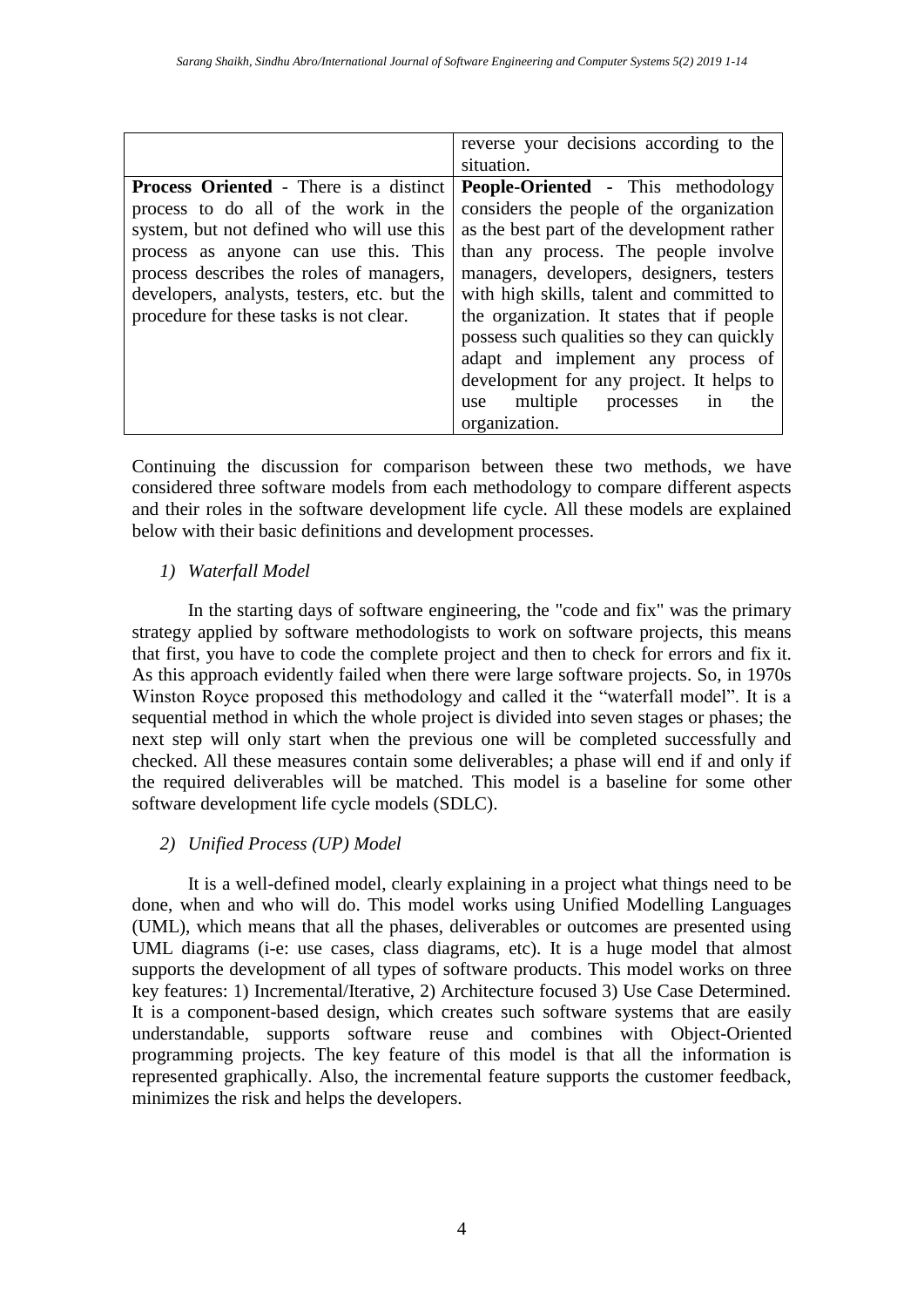#### *3) Spiral Model*

Barry Boehm developed this model, after a very detailed analysis of the waterfall model and Unified model, Boehm concluded that in the case of large software projects (i-e: government projects) these both models fail due to increasing of risks as well as changing of requirements due to significant time phase. So, this model is the combination of these two models as a primary focus or key focus on risk management of the product. This model involves some phases and iterations; the concept of stages is taken from the unified process whereas the idea of sequential repetition is taken from the waterfall model. All of these phases cover in a subsequent iteration, and by the end of the first iteration, our product is ready, and the customer feedback is demanded and checked. Based on those comments the second iteration starts and then another version of the product is released. As described above that, it is a risk-focused process model, due to cycles of this model risks can be easily found, resolved and then the particular sequential model like waterfall can be applied for development purpose (Leffingwell, 2010), (Awad, 2005), (Munassar & Govardhan, 2010), (Aitken & Ilango, 2013), (Kroll & Kruchten, 2003).

#### *4) Extreme Programming (XP) Model*

This process introduced in 1996, is a disciplined software development process. A lot of the research work is going in this process, and this method is taught in many of the software engineering courses in the educational institutes (Process, 2001). The biggest problems for which XP developed were fast-changing requirements from the customer side, so in the XP the focus is only and only on the user needs with the time and budget issue keep in mind. XP is highly used to produce a quality product that accepts changing the conditions. According to Williams "XP team members spend few minutes on programming, few minutes on project management, few minutes on design, few minutes on feedback, and few minutes from team-building many times each day (Boehm & Hansen, 2004)."

#### *5) Scrum Model*

This process was introduced by two researchers "Jeff Sutherland" and "Ken Schwaber", when working on this for an extended period and at last by the end of June 2006 the first Scrum was professionally implemented, and training on an understanding of this process started (Boehm B. W., 1988). Scrum is an incremental process that provides flexibility to the system and provides help to the team members for the constantly changing environment. Scrum doesn't provide different software methodologies/practices, but it focuses on management practices and development tools to overcome the unintentional complex hindrances during development (Osterweil, 2011). In the scrum, there are some variables in which it works such as customer requirements, time pressure, competition, quality, vision, and recourse. It is an approach that helps development teams to operate independently in the compound environments (Alshamrani & Bahattab, 2015).

### *6) Feature Driven Development (FDD) Model*

In 1997, Jeff De Luca and Peter Coad introduced this process during a very broad and complex project at the United Overseas Bank of Singapore. Jeff De Luca was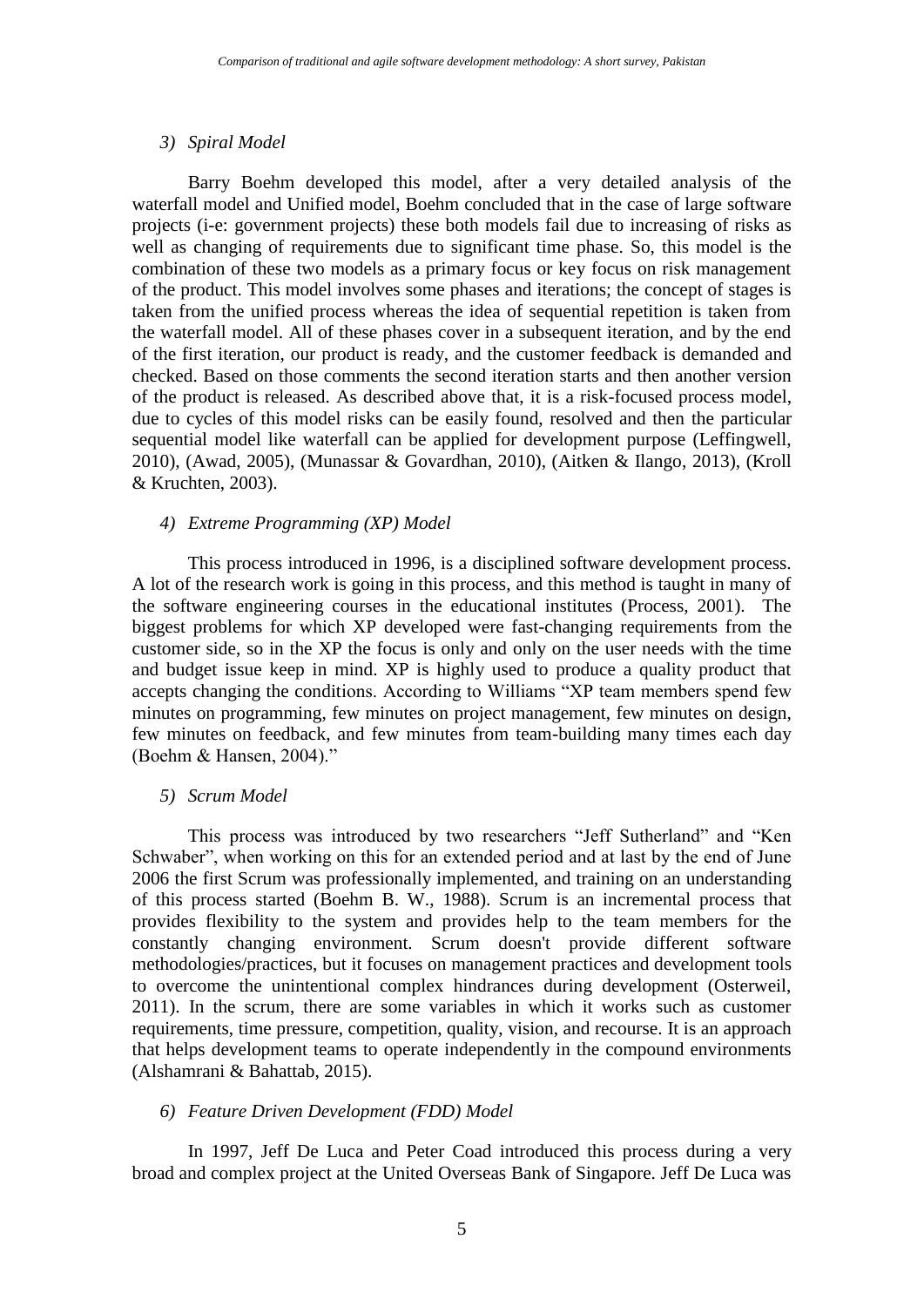the project manager, so he concluded that the task would not complete during the given time by applying available software development methodologies. So, he along with Peter Coad and some others introduced a new process called "Feature Driven Methodology". This model is also called "Modelling in color technique". This approach doesn't focus on the complete development process, but it only emphasizes the design and coding phases. This method has two main tasks: 1) to identify the features to implement, 2) function – to – feature implementation. All the elements are represented using UML diagrams, which is understandable to both developers and the customers if the list of features is as precise as possible it will be beneficial for the developer to maintain the quality and extend the code (Leffingwell, 2010) (Williams & Upchurch, 2001) (Williams, 2003).

### **2.3 Advantages and Disadvantages**

The effects of these software models could not be understood by reading just definitions, but it can be clearer by understanding their advantages and disadvantages regarding different SDLC parameters; also, effects on end-user software products. Table 2 explains some of the major advantages and disadvantages of all six software models discussed above.

|                          | <b>Advantages</b>       | <b>Disadvantages</b>      |                          |  |
|--------------------------|-------------------------|---------------------------|--------------------------|--|
| <b>Traditional</b>       | <b>Agile</b>            | <b>Traditional</b>        | <b>Agile</b>             |  |
| <b>Methodology</b>       | <b>Methodology</b>      | <b>Methodology</b>        | <b>Methodology</b>       |  |
| <b>Waterfall Model</b>   | <b>Extreme</b>          | <b>Waterfall Model</b>    | <b>Extreme</b>           |  |
|                          | <b>Programming</b>      |                           | <b>Programming</b>       |  |
|                          | (XP) Model              |                           | (XP) Model               |  |
| 1) Easy to understand    | 1) This model is        | 1) To adjust a scope or   | 1) Difficult to manage   |  |
| and manage due to        | suitable for small      | requirements during       | for large projects where |  |
| distinct phases.         | projects as well as     | the development is        | comprehensive            |  |
|                          | where customers are     | hazardous.                | documentation is         |  |
|                          | specific, not general.  |                           | involved.                |  |
| 2) Arrangement and       | 2) It focuses on team   | 2) No complete product    | 2) There is no guidance  |  |
| testing of tasks done at | coordination.           | produced until the end    | to gather/collect the    |  |
| the end.                 |                         | of all the stages.        | data.                    |  |
| 3) Phases complete at a  | 3) It emphasizes the    | 3) Poor model for the     | 3) Need experience and   |  |
| single time, due to      | final product.          | compound projects         | skills to handle the XP  |  |
| well-documented          |                         | where the rate of         | practices.               |  |
| stages.                  |                         | change for the            |                          |  |
|                          |                         | requirements is quite     |                          |  |
|                          |                         | moderate.                 |                          |  |
| <b>Unified Model</b>     | <b>Scrum Model</b>      | <b>Unified Model</b>      | <b>Scrum Model</b>       |  |
| 1) The iterative         | 1) This model provides  | 1) Not applicable for     | 1) The teams are only    |  |
| procedures increase the  | open discussions in     | small industries.         | responsible for          |  |
| efficiency of this       | which every team        |                           | decision making.         |  |
| process.                 | member knows very       |                           |                          |  |
|                          | well his role.          |                           |                          |  |
| 2) Testing was done      | 2) Focus on team spirit | 2) If there are no expert | 2) If any of the team    |  |
| during the iteration and | and communication.      | project managers, this    | members leave during     |  |
| the cost of testing      |                         | process is too difficult  | the project it           |  |
| inevitably reduces.      |                         | to apply correctly,       | profoundly affects the   |  |
|                          |                         | complicated too.          | development.             |  |

Table 2 Advantages and Disadvantages of Software Process Models (Fruhling, McDonald, & Dunbar, 2008) (Jakobsen & Sutherland, 2009)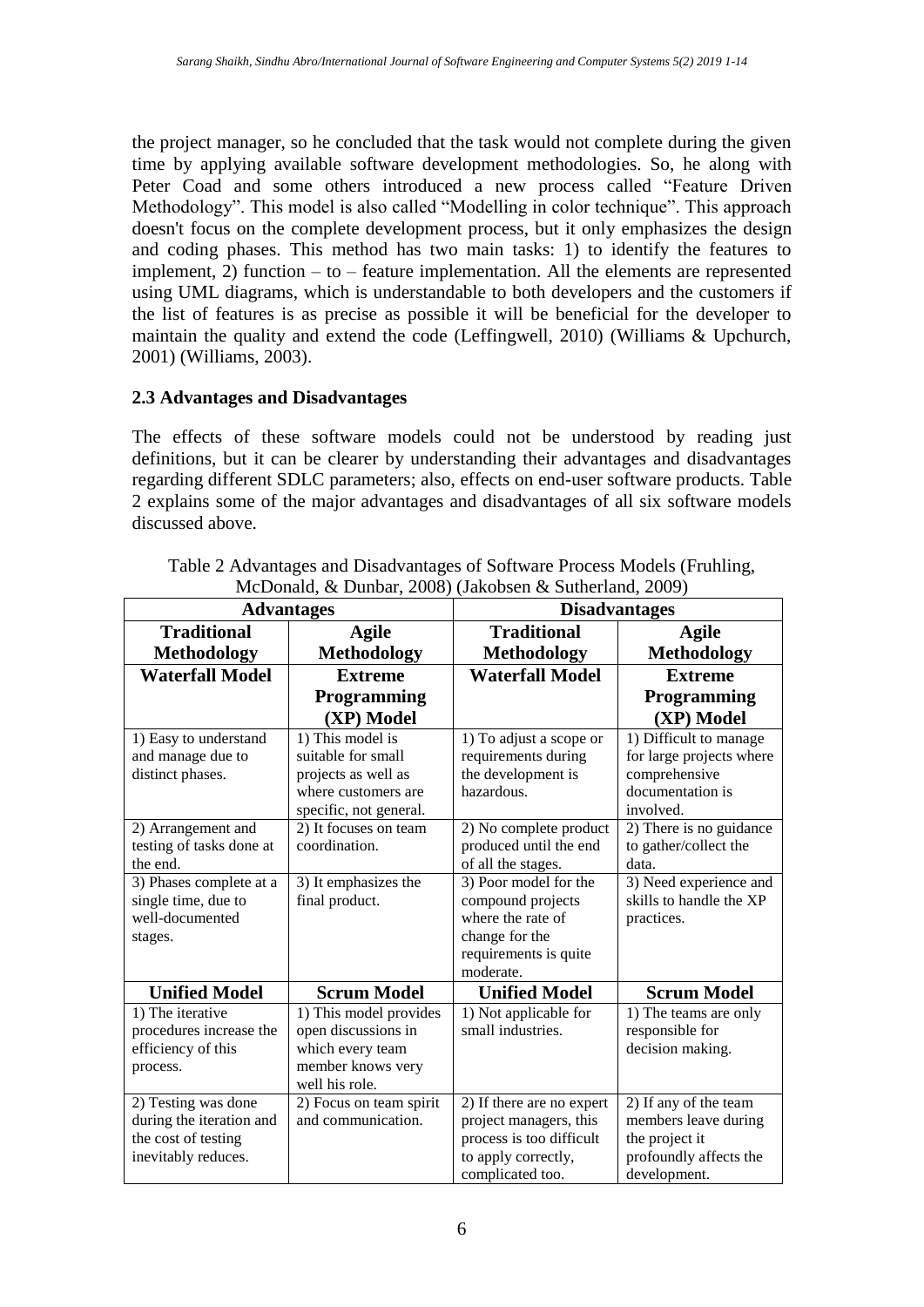| 3) It works well for<br>small as well as<br>moderate size projects.                           | 3) Frequent meetings<br>and gatherings for<br>better feedback from<br>the customers and<br>stakeholders. | 3) In the case of using<br>new technology, the<br>reuse of components<br>will be an issue.             | 3) The presence of not<br>properly committed<br>team members can<br>cause the project to<br>fail. |
|-----------------------------------------------------------------------------------------------|----------------------------------------------------------------------------------------------------------|--------------------------------------------------------------------------------------------------------|---------------------------------------------------------------------------------------------------|
| <b>Spiral Model</b>                                                                           | <b>Feature Driven</b>                                                                                    | <b>Spiral Model</b>                                                                                    | <b>Feature Driven</b>                                                                             |
|                                                                                               | <b>Development</b>                                                                                       |                                                                                                        | <b>Development</b>                                                                                |
|                                                                                               | (FDD) Model                                                                                              |                                                                                                        | (FDD) Model                                                                                       |
| 1) Focus on planning<br>and verification in<br>early stages of<br>development.                | 1) The top priority is to<br>satisfy the customer by<br>providing the early and<br>valuable product.     | 1) It is not suitable for<br>smaller projects.                                                         | 1) It depends only on<br>inspections of design,<br>code for quality<br>purposes.                  |
| 2) Each deliverable<br>must be testable.                                                      | 2) Teams are highly<br>communicative, but<br>there is a small size of<br>groups to avoid<br>overhead.    | 2) This phase entirely<br>depends upon risk<br>analysis, that's why it<br>demands higher<br>expertise. | 2) It doesn't support<br>refactoring.                                                             |
| 3) Works well for those<br>projects where risk<br>analysis is the main<br>problem to resolve. | 3) Parking lot charts<br>and feature maps help<br>to track the progress<br>quickly.                      | 3) Hard to handle<br>changing requirements.                                                            | 3) There is no written<br>documentation for use<br>in the future.                                 |

#### **3. DISCUSSION**

This section discusses the comparison of traditional and agile development methodologies based on list of key differences, issues, methodology criteria, limitations and cost estimations.

### **3.1 Comparison Based on Key Differences**

Table 3, explains the comparison of traditional and agile development methodology based on major key differences identified from the previous studies.

| (Leffingwell, 2010) (Jakobsen & Sutherland, 2009) |                                |                              |  |  |  |
|---------------------------------------------------|--------------------------------|------------------------------|--|--|--|
| <b>Key Difference</b>                             | <b>Traditional Methodology</b> | <b>Agile Methodology</b>     |  |  |  |
| <b>Customer</b>                                   | Less knowledgeable, co-        | Dedicated, knowledgeable,    |  |  |  |
|                                                   | operative                      | representative               |  |  |  |
| <b>Developers</b>                                 | Sufficient skills, plan-       | Knowledgeable, co-operative, |  |  |  |
|                                                   | determined                     | collocated                   |  |  |  |
| <b>Objectives</b>                                 | High assurance                 | Rapid value                  |  |  |  |
| <b>Requirements</b>                               | Stable                         | Unknown, frequent changes    |  |  |  |
| <b>Size</b>                                       | Larger teams and products      | Smaller teams and products   |  |  |  |
| <b>Refactoring</b>                                | Costly                         | Cheaper                      |  |  |  |
| <b>Risk</b>                                       | Well known, minor effects      | Unknown, major effects       |  |  |  |

| Table 3 Comparison Based on Key Differences |  |  |  |  |  |  |
|---------------------------------------------|--|--|--|--|--|--|
|                                             |  |  |  |  |  |  |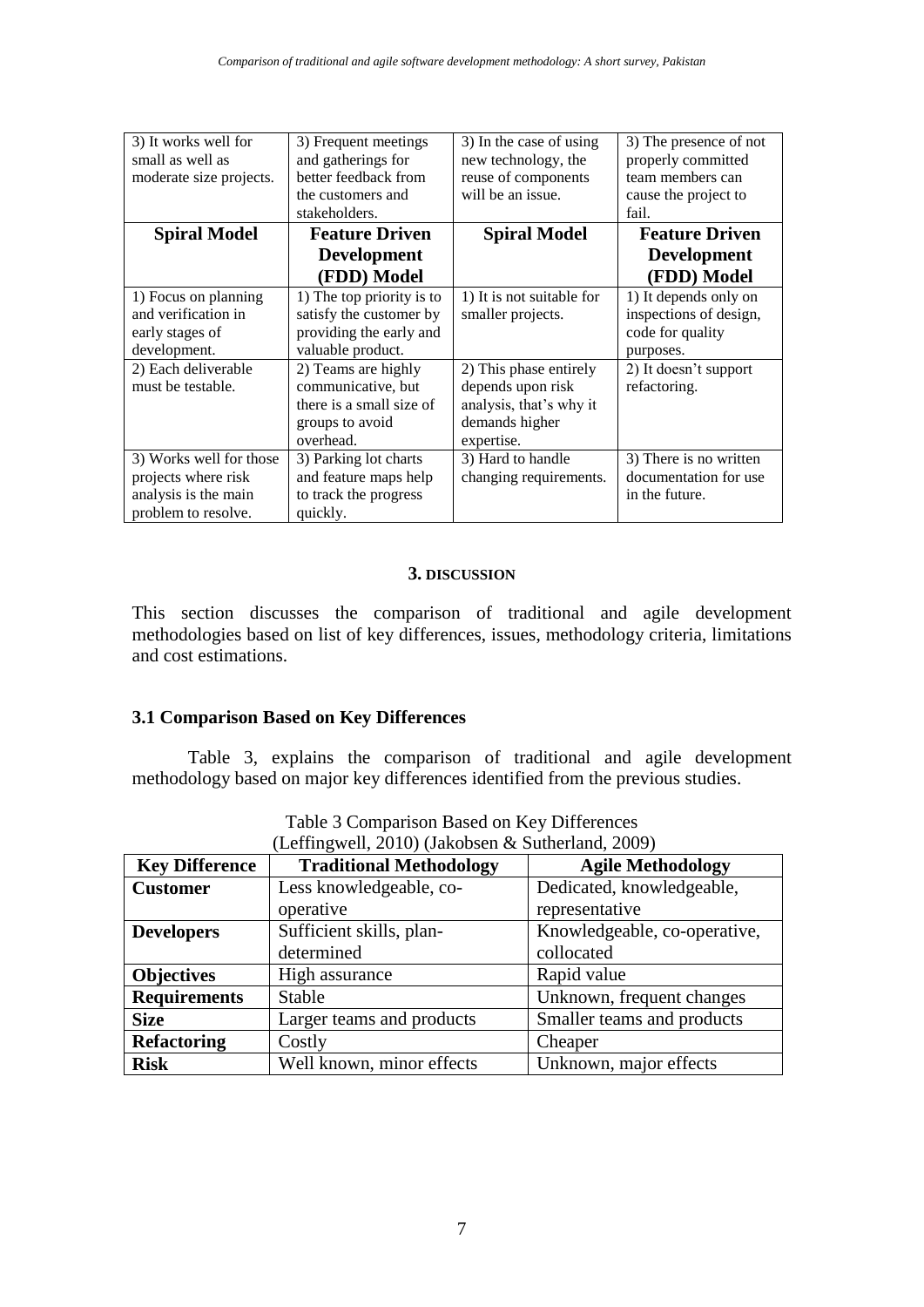#### **3.2 Comparison Based on Issues**

Table 4, explains the comparison of traditional and agile development methodology based on major issues identified from the previous studies.

| <b>Issue</b>         | <b>Traditional Methodology</b> | <b>Agile Methodology</b> |
|----------------------|--------------------------------|--------------------------|
| Development cycle    | Incremental                    | Linear                   |
| Requirements         | Clearly defined                | Not defined              |
| Documentation        | Detailed / heavy               | Light                    |
| Team members         | Distributed teams              | Co-location of teams     |
| Development style    | Predictive                     | Adaptive                 |
| Client involvement   | Low                            | Active                   |
| Project Size         | Large                          | Small                    |
| Domain               | Predictable                    | Unpredictable            |
| Team size            | Large                          | Small                    |
| Return on investment | End of project                 | Early in the project     |

Table 4 Comparison Based on Issues (Leffingwell, 2010) (Jakobsen & Sutherland, 2009)

#### **3.3 Comparison Based on Methodology Criteria**

Table 5, explains the comparison of traditional and agile development methodology based on different methodology criteria identified from the previous studies.

Table 5 Comparison Based on Methodology Criteria (Schwaber & Beedle, Agile software development with Scrum, 2002)

| <b>Methodology Criteria</b> | <b>Traditional Methodology</b> | <b>Agile Methodology</b> |
|-----------------------------|--------------------------------|--------------------------|
| Unclear user requirements   | <b>Bad</b>                     | Excellent                |
| Unfamiliar technology       | Good                           | <b>Bad</b>               |
| Complex systems             | Good                           | <b>Bad</b>               |
| Reliable                    | Good                           | Good                     |
| Frequent changing           | Bad                            | Excellent                |
| High risk                   | Good                           | Bad                      |
| Cost                        | <b>Bad</b>                     | Excellent                |

### **3.4 Limitations of Both Traditional and Agile Methodology**

#### *1) Traditional Methodology*

The first flaw in this method is the adoption of frequent changes during development. There are two processes "Empirical" and "Defined", this approach uses a defined process during development. In this process, all of the requirements from the customers described clearly and cost, time is predicted, implemented and results produced. But here is a point to think that if during implementation customer's demands for change in the requirements then there will be an issue because this process doesn't accept frequent changes during development or some predicted variables such as cost and time results in the wrong then there will be overrun of both these.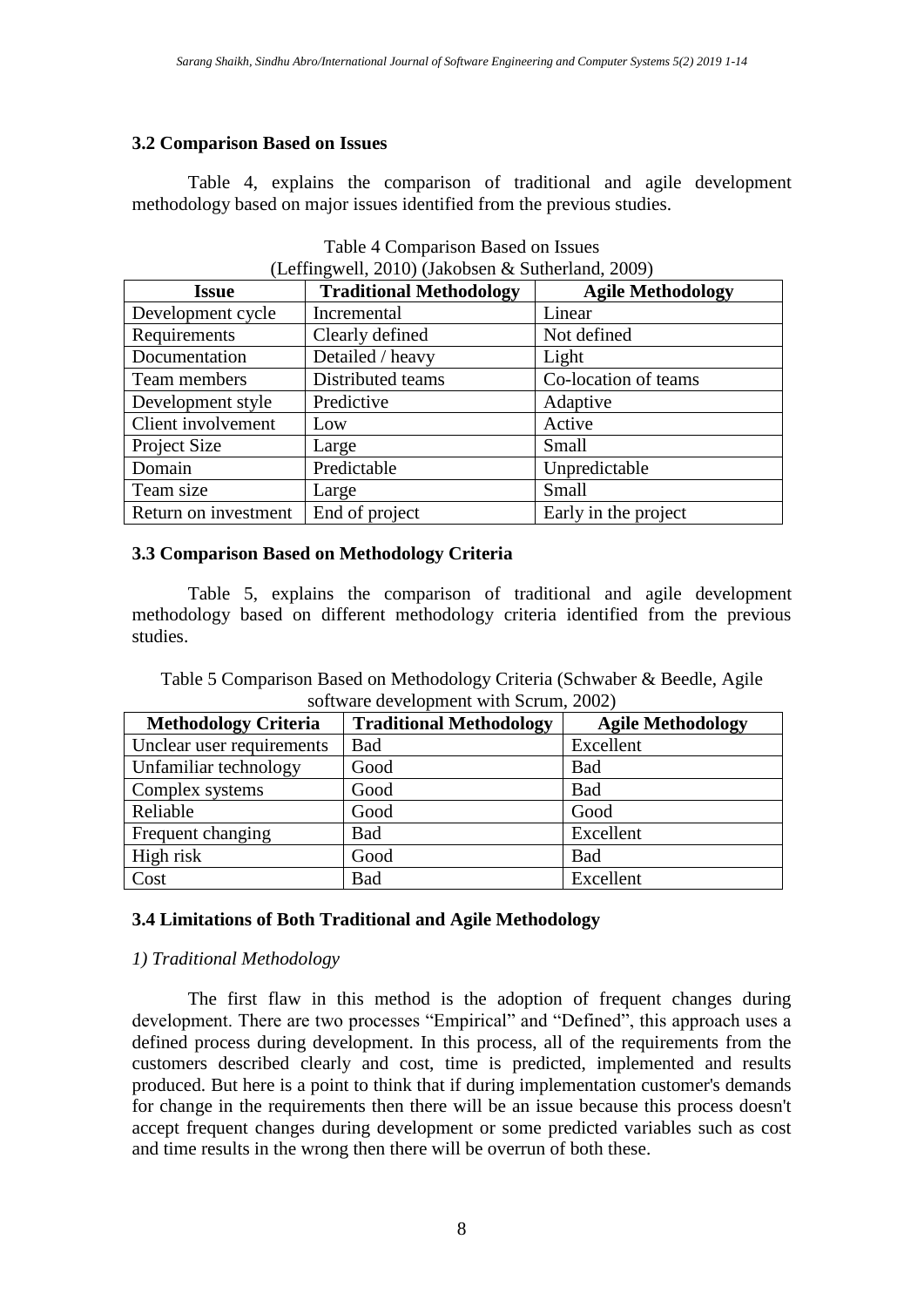As far as engineering or large projects are concerned this methodology succeeded (Jensen & Zilmer, 2003). Furthermore, the "Standish Group of Companies" had done a study research survey in which 365 sources and 8380 applications were involved. The sources include IT Executives, Large, medium and small companies. The applications include three categories for the type of projects, category-1: Succeeded Projects, category-2: Failed Projects, category-3: Challenged Projects. The study results that **16.2%** of the projects succeeded on time with mentioned budget and functionalities, **31.1%** of the projects stopped at some point during the development and **52.7%** of the projects challenged due to overrun of budget and time with less mentioned functionalities before development.

This study further provides information about the variables which caused all of these results (Schwaber, Scrum development process, 1997). For successful projects, there was high availability of these three things: User Involvement, Executive Management Support, Clear Statement of Requirements. For failed projects, there was high availability of these three things: Lack of User Input, Incomplete Requirements, and Specifications Changing Requirements and Specifications. For challenging projects, there was high availability of these three things: Incomplete Requirements, Lack of User Involvement, Lack of Resources. (Schwaber, Scrum development process, 1997)

The second one limitation for traditional methodology is managing complexity. The tradition that first plans everything and then implement works well for less complex or small projects but as far as large and complex systems are considered this tradition fails. The solution to managing complexity is only "Simplicity in everything in the system". Here the simplicity means that the team should remove the waste and inventory of the project such as lengthy documentation. Research studies have proven that 25% of the maintenance cost is due to complexity. It is better to keep the rules and everything simple and clear because simple code can be modified easily. To clarify this more, there is another research study done by the "Standish Group of companies". This study states that **45%** of the features and functions that were defined in the large, complex documentations were not implemented in the system, that's why to keep the documentation, and coding simple is the only reason to avoid this. (Schwaber, Scrum development process, 1997)

The third one limitation for traditional methodology is "How this method treats people in developing?" In the traditional method, the people were dealt with as processes; the roles are being assigned to the individuals and assume that they will complete it without inquiring the knowledge that the role suits the person or not? A developer or programmer or any person cannot perform a role perfectly if it is not of his skills or talent. So, the solution to this limitation is that the people must be assigned such works which can they do with interest. Also, they must be appreciated by the management.

## *2) Agile Methodology*

The first limitation of the agile methodology is that it is not suitable for government agencies, large organizations such as banks, insurance companies, etc. or long-term maintenance of the systems because these both involve detailed and large documentations that were highly ignored in this methodology. So, these types of organizations and the systems are satisfied with the traditional method because their primary requirement is fulfilled there (Anderson, 2004). In agility, the work of documentation is shifted towards the people or team members because it is an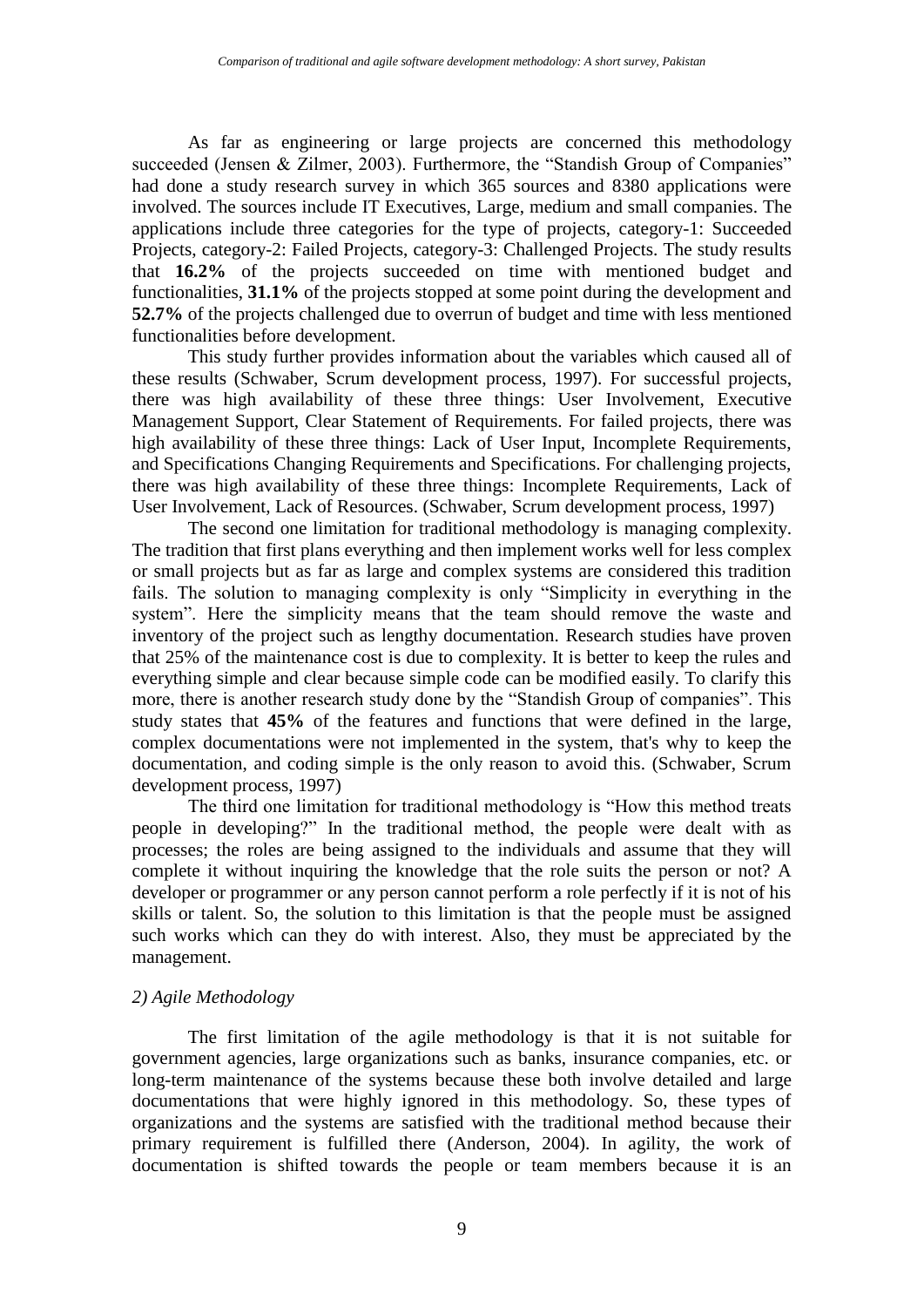assumption of this methodology is that all the team members will be there until the end of the project. But in most of the cases, for large systems, this doesn't happen because due to the long-term deadline, anything can happen to the team members and the team can be disturbed. Moreover, documentation is necessary for maintenance, usage of the system for a long span of time.

The second limitation is that the agile methodology heavily depends upon the involvement of the user or the people of the organization. So, the success of the project is only dependent on the communication and performance of the people factor of the team. If there is the best process implemented, but there is no best staff, then this methodology fails. Also, if the level of the developers is a beginner or there is a communication gap between the developer and the customer this method fails. The only success criteria for the people are that they must be skilled and talented. (Anderson, 2004). In support to this limitation, Boehm contends noting that, "A significant consideration here is the unavoidable statistic that 49.9999 % of the world's software developers are below average" (Khramtchenko, 2004). The agile methods try to have a cream of skilled people to work because the agile wants the people to understand or tackle those jobs which were tackled by documentation in the traditional methodologies.

The discussion of the people factor leads to another thing that by having capable and skilled people, there is no need for best practices to work if the people are best enough then they can collaborate with any practice. Another side of the people factor is the involvement of the customer. But what happens when there are multiple clients, conflicts of the requirements or the customers are not applicable to providing needs then at this point the traditional methodology works best due to documentation, reviews, and planning.

The third limitation is that how it works with larger teams, probably the most significant limitation because for small teams, it works best, but for large, there is a lot of issues to consider (Anderson, 2004). For team size greater than 20, it becomes difficult for agile to manage the face-to-face conversation and the setup becomes more complicated for the developer.

### **3.5 Cost Estimation in Both Traditional and Agile Methodology**

The cost estimation process for the software begins in the planning phase of the SDLC (Software Development Life Cycle). When the project manager is assigned a project, first he thinks of what resources will be needed? I-e: hardware, software, testing tools, employees, etc. After the planning of the tasks and identification of the resources is finished the estimation process starts from the listed needed resources. One important point to discuss is, if the project manager identifies the wrong resources, so all the estimates will be a mistake and the project will be over budget. To overcome this issue, the project manager must use some standard cost estimation techniques to calculate all the estimations. Table 6, focuses on success factors for cost estimation in both of the methodologies, which is included at the time of budget allocation then the project will never over planned and found to be key factors in this.

Table 6 Success Factors for Cost Estimation (Goyal, 2008)

| <b>Traditional Methodology</b>                                                                 | <b>Agile Methodology</b> |
|------------------------------------------------------------------------------------------------|--------------------------|
| <b>Entertainment Cost - The entertainment   Active Customer Involvement - Agile</b>            |                          |
| $\alpha$ cost is a severe reason for over budget of $\alpha$   processes highly support active |                          |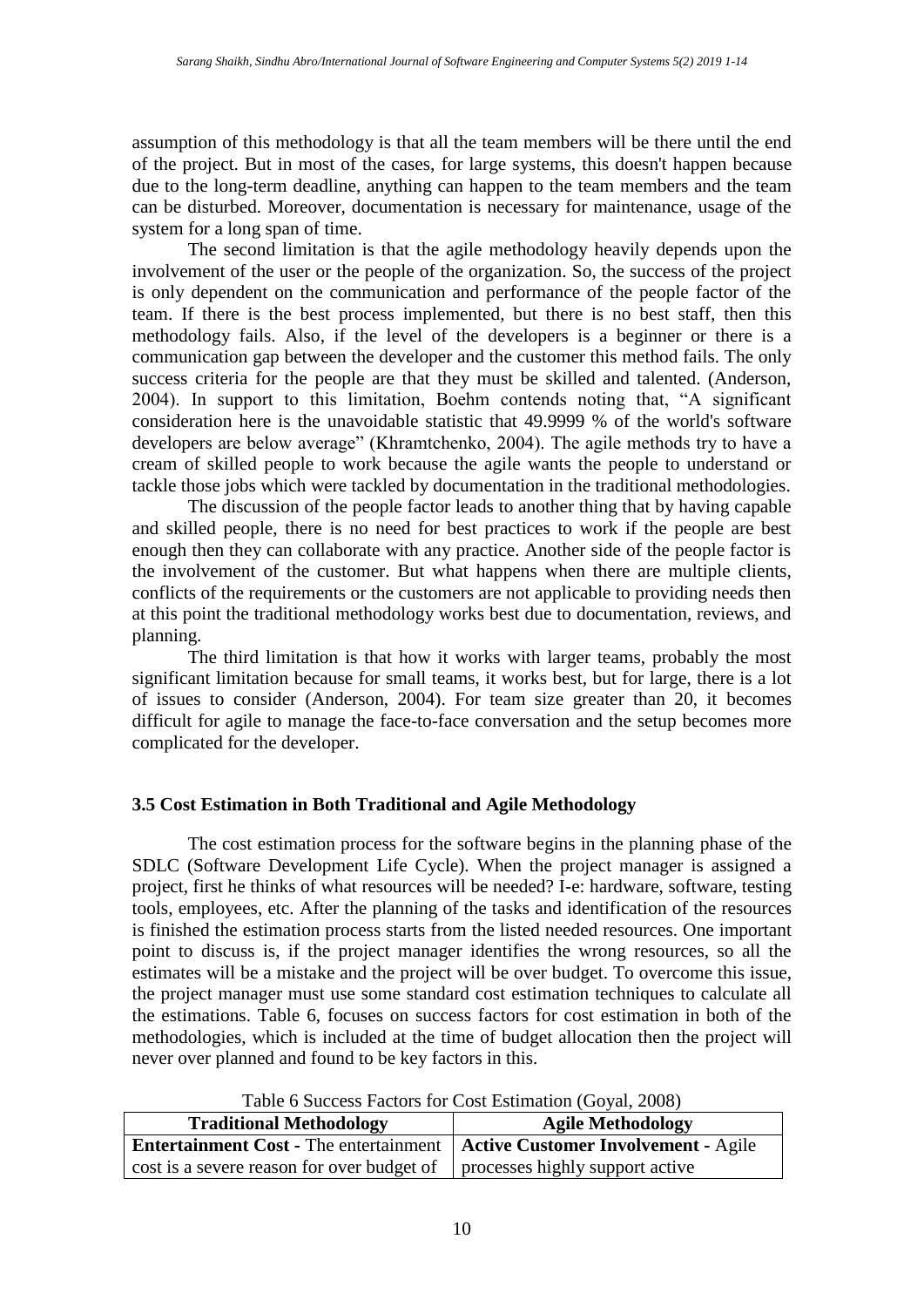| a software project. Entertainment cost<br>doesn't include just client-side costs, but<br>it also includes all of the extra expenses<br>that project manager does during the<br>project, such as outside meeting with<br>higher management, suppliers,<br>stakeholders, etc. Usually, the project<br>manager doesn't include this cost at the<br>time budget allocation for the project.<br>They decide to add this cost to the project<br>later. At that point project allocated<br>budget starts overrun and exceeded the<br>mentioned budget. So, the conclusion is<br>that the project manager must include<br>entertainment cost at the date of budget<br>allocation.<br>Sponsor's Role - A sponsor is a person | participation of the clients in the project.<br>According to agility the active<br>participation of the customer helps to<br>have a clear and concise picture of the<br>whole system and the expected end<br>product. The active participation of the<br>client also helps the developer to get the<br>objectives and requirements from the<br>customers when a customer identifies the<br>needs. Also, when the end product is<br>ready, the client can verify that if it is<br>according to his/her needs or not. This<br>approach highly reduces the cost of the<br>review of the system again and again.<br><b>Strong Communication -</b> |
|---------------------------------------------------------------------------------------------------------------------------------------------------------------------------------------------------------------------------------------------------------------------------------------------------------------------------------------------------------------------------------------------------------------------------------------------------------------------------------------------------------------------------------------------------------------------------------------------------------------------------------------------------------------------------------------------------------------------|-----------------------------------------------------------------------------------------------------------------------------------------------------------------------------------------------------------------------------------------------------------------------------------------------------------------------------------------------------------------------------------------------------------------------------------------------------------------------------------------------------------------------------------------------------------------------------------------------------------------------------------------------|
| who is responsible for allocation of                                                                                                                                                                                                                                                                                                                                                                                                                                                                                                                                                                                                                                                                                | Communication is the task of conveying                                                                                                                                                                                                                                                                                                                                                                                                                                                                                                                                                                                                        |
| resources and budget for the project. He                                                                                                                                                                                                                                                                                                                                                                                                                                                                                                                                                                                                                                                                            | information between two people or group                                                                                                                                                                                                                                                                                                                                                                                                                                                                                                                                                                                                       |
| is an indirect person involved in the                                                                                                                                                                                                                                                                                                                                                                                                                                                                                                                                                                                                                                                                               | of individuals. The purpose of                                                                                                                                                                                                                                                                                                                                                                                                                                                                                                                                                                                                                |
| project, because the project manager                                                                                                                                                                                                                                                                                                                                                                                                                                                                                                                                                                                                                                                                                | communication is to discuss something at                                                                                                                                                                                                                                                                                                                                                                                                                                                                                                                                                                                                      |
| must have to continuously report to the                                                                                                                                                                                                                                                                                                                                                                                                                                                                                                                                                                                                                                                                             | any place. Most of the researchers                                                                                                                                                                                                                                                                                                                                                                                                                                                                                                                                                                                                            |
| sponsor for the allocation of the                                                                                                                                                                                                                                                                                                                                                                                                                                                                                                                                                                                                                                                                                   | suggested that communication has a vital                                                                                                                                                                                                                                                                                                                                                                                                                                                                                                                                                                                                      |
| resources, also to inform him about the                                                                                                                                                                                                                                                                                                                                                                                                                                                                                                                                                                                                                                                                             | role in software development. In software                                                                                                                                                                                                                                                                                                                                                                                                                                                                                                                                                                                                     |
| budget that whether his budget is utilized                                                                                                                                                                                                                                                                                                                                                                                                                                                                                                                                                                                                                                                                          | development, communication is between                                                                                                                                                                                                                                                                                                                                                                                                                                                                                                                                                                                                         |
| or not. Therefore, the involvement of the<br>sponsor is crucial for proper                                                                                                                                                                                                                                                                                                                                                                                                                                                                                                                                                                                                                                          | the customer and the management.<br>Active communication between both of                                                                                                                                                                                                                                                                                                                                                                                                                                                                                                                                                                      |
| identification of the resources because                                                                                                                                                                                                                                                                                                                                                                                                                                                                                                                                                                                                                                                                             | these results in a successful software                                                                                                                                                                                                                                                                                                                                                                                                                                                                                                                                                                                                        |
| this will help to estimate the actual costs.                                                                                                                                                                                                                                                                                                                                                                                                                                                                                                                                                                                                                                                                        | product. Daily meeting and talks between                                                                                                                                                                                                                                                                                                                                                                                                                                                                                                                                                                                                      |
| If the only team members assume                                                                                                                                                                                                                                                                                                                                                                                                                                                                                                                                                                                                                                                                                     | both of these clarify the requirements and                                                                                                                                                                                                                                                                                                                                                                                                                                                                                                                                                                                                    |
| resources needed for the project, then this                                                                                                                                                                                                                                                                                                                                                                                                                                                                                                                                                                                                                                                                         | scope of the product. More                                                                                                                                                                                                                                                                                                                                                                                                                                                                                                                                                                                                                    |
| will inevitably cause the estimation to be                                                                                                                                                                                                                                                                                                                                                                                                                                                                                                                                                                                                                                                                          | communication will make their                                                                                                                                                                                                                                                                                                                                                                                                                                                                                                                                                                                                                 |
| high for not resource requirements.                                                                                                                                                                                                                                                                                                                                                                                                                                                                                                                                                                                                                                                                                 | relationship strong and thus resulting in a                                                                                                                                                                                                                                                                                                                                                                                                                                                                                                                                                                                                   |
|                                                                                                                                                                                                                                                                                                                                                                                                                                                                                                                                                                                                                                                                                                                     | successful software product. Also, a                                                                                                                                                                                                                                                                                                                                                                                                                                                                                                                                                                                                          |
|                                                                                                                                                                                                                                                                                                                                                                                                                                                                                                                                                                                                                                                                                                                     | review of requirements and short-term                                                                                                                                                                                                                                                                                                                                                                                                                                                                                                                                                                                                         |
|                                                                                                                                                                                                                                                                                                                                                                                                                                                                                                                                                                                                                                                                                                                     | outputs in the meetings will inevitably                                                                                                                                                                                                                                                                                                                                                                                                                                                                                                                                                                                                       |
|                                                                                                                                                                                                                                                                                                                                                                                                                                                                                                                                                                                                                                                                                                                     | reduce the cost of the system.                                                                                                                                                                                                                                                                                                                                                                                                                                                                                                                                                                                                                |
| <b>Suitable Estimation Technique - In</b>                                                                                                                                                                                                                                                                                                                                                                                                                                                                                                                                                                                                                                                                           | <b>Simplicity - Agile offers simplicity in its</b>                                                                                                                                                                                                                                                                                                                                                                                                                                                                                                                                                                                            |
| software development process, there are                                                                                                                                                                                                                                                                                                                                                                                                                                                                                                                                                                                                                                                                             | projects because it helps the project team                                                                                                                                                                                                                                                                                                                                                                                                                                                                                                                                                                                                    |
| some estimation techniques used for                                                                                                                                                                                                                                                                                                                                                                                                                                                                                                                                                                                                                                                                                 | to complete the project in a shorter time                                                                                                                                                                                                                                                                                                                                                                                                                                                                                                                                                                                                     |
| estimation of the expenses. For example,<br>a top-down approach, price-to-win,                                                                                                                                                                                                                                                                                                                                                                                                                                                                                                                                                                                                                                      | as the process is not so much complex.<br>Also, simplicity clarifies that which                                                                                                                                                                                                                                                                                                                                                                                                                                                                                                                                                               |
| expert judgment, bottom-up approach,                                                                                                                                                                                                                                                                                                                                                                                                                                                                                                                                                                                                                                                                                | resources are needed, or which features                                                                                                                                                                                                                                                                                                                                                                                                                                                                                                                                                                                                       |
| rules of thumb, etc. From the past few                                                                                                                                                                                                                                                                                                                                                                                                                                                                                                                                                                                                                                                                              | needs to add into the design and the code.                                                                                                                                                                                                                                                                                                                                                                                                                                                                                                                                                                                                    |
| years, researchers are involved in                                                                                                                                                                                                                                                                                                                                                                                                                                                                                                                                                                                                                                                                                  | This approach reduces the time and cost                                                                                                                                                                                                                                                                                                                                                                                                                                                                                                                                                                                                       |
| creating such a technique that can                                                                                                                                                                                                                                                                                                                                                                                                                                                                                                                                                                                                                                                                                  | estimation up to the individual level                                                                                                                                                                                                                                                                                                                                                                                                                                                                                                                                                                                                         |
| provide accurate results for every                                                                                                                                                                                                                                                                                                                                                                                                                                                                                                                                                                                                                                                                                  | because there will be no wastage of not                                                                                                                                                                                                                                                                                                                                                                                                                                                                                                                                                                                                       |
| scenario. But still, they are failed,                                                                                                                                                                                                                                                                                                                                                                                                                                                                                                                                                                                                                                                                               | significant components and resources.                                                                                                                                                                                                                                                                                                                                                                                                                                                                                                                                                                                                         |
| because of changing requirements and                                                                                                                                                                                                                                                                                                                                                                                                                                                                                                                                                                                                                                                                                | Simplicity has got three main points:                                                                                                                                                                                                                                                                                                                                                                                                                                                                                                                                                                                                         |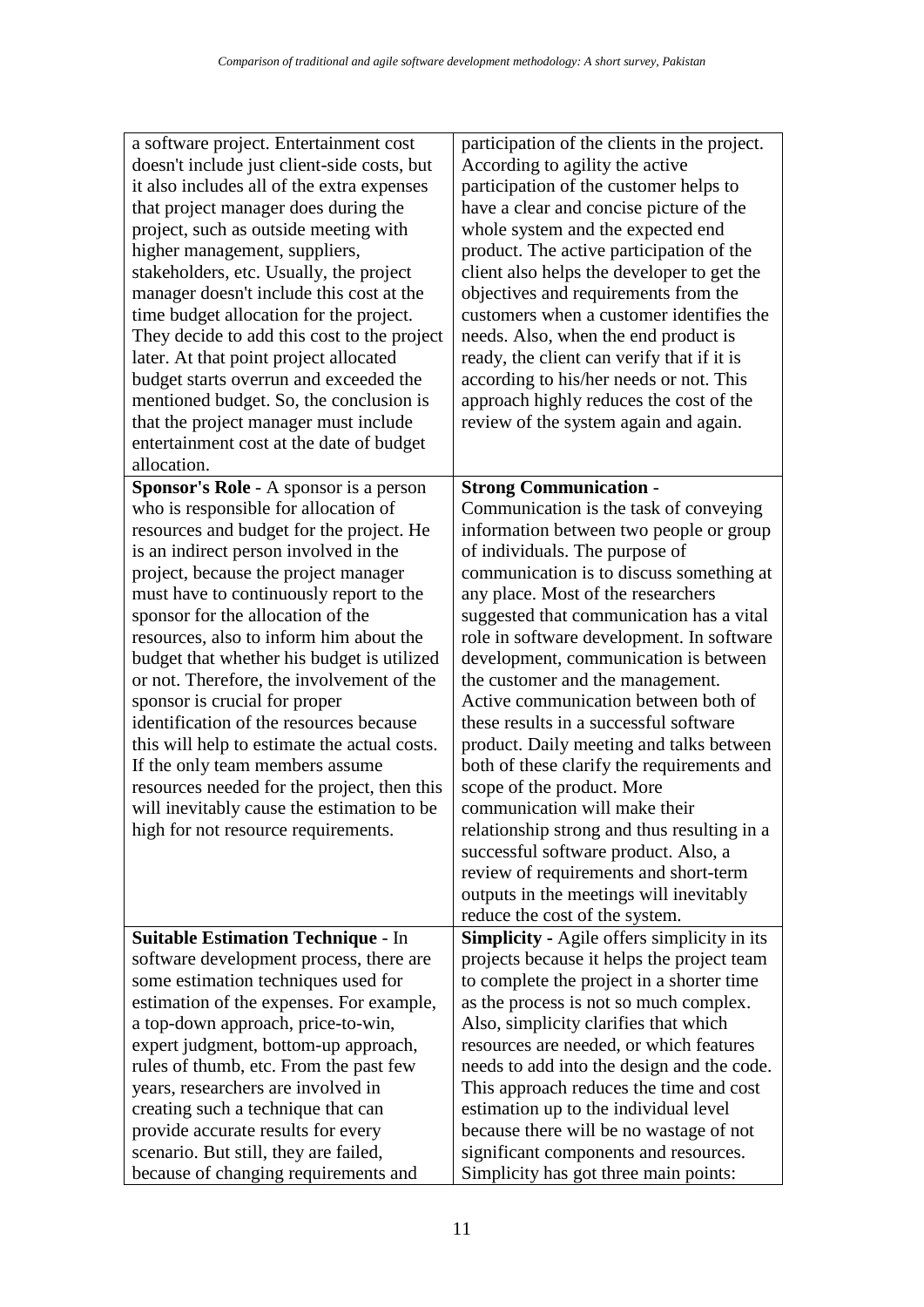| other factors in a project. Choosing the  | 1) do less, 2) do better and 3) do swarm.  |
|-------------------------------------------|--------------------------------------------|
| right estimation technique is critical to | Do fewer means that there should be        |
| generating accurate estimates for the     | fewer tasks, fewer documents, and less     |
| project. Therefore till today, the best   | managerial reports. Do better means it     |
| solution is to pick a method according to | has its specific task in the design phase. |
| your project and circumstances. Also, it  | Do swarms means it simplify the            |
| is not possible that applying more than   | complexity generated during the            |
| one method will produce more than one     | development.                               |
| result, but those results should be       |                                            |
| accurate.                                 |                                            |
|                                           |                                            |

### **4. CONCLUSION**

During reviewing and studying, one thing is very clear that selection of the method is only dependent on the type of project, resources needed, estimations, etc. While discussing and studying traditional methods, some of the major points that concluded were this method is best suitable for the compound as well as long term (up to some years) projects, because the main feature supporting this is the documentation. Another thing appears that this methodology highly resists change, whether it is the change of requirements, resources or anything because at the early phases of this method the requirements and other resources are being fixed for the whole project and according to them the work is started. Basically, agile methodologies are being adopted for the disadvantages by the traditional methods in the projects like small, business, frequent changeable, short term, minimal cost, etc. So, in the agile instead of sequential approach, the processes are break down into the small phases. Short outcomes after each step shown for the client to get feedback and if there is any change in the demand that needs to change at that time of the comments. If the estimates are very accurate and employees are working timely then surely a quality product will be generated quickly. So, the most important thing to conclude in last is that today the environment is changing very frequently, so acceptance of the agile over traditional methodology will surely help most of the business organizations to generate quality products. But the importance of traditional method also cannot be denied because it has its functional areas where it can perform better than agile. So, at last the conclusion is that it depends on the type of project that we are going to build because no single solution can solve all the general problems.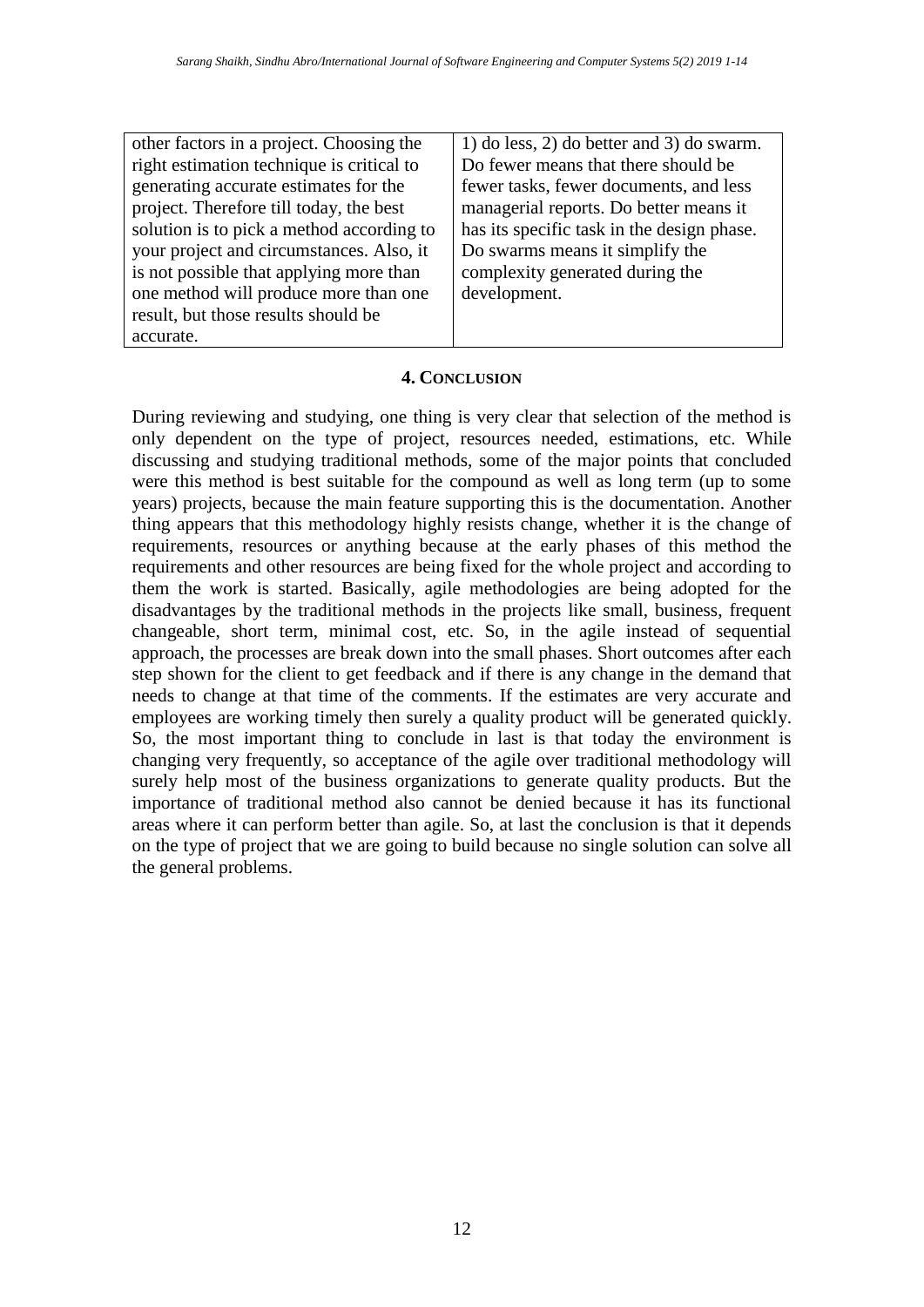### **REFERENCES**

Aitken, A., & Ilango, V. (2013). A comparative analysis of traditional software engineering and agile software development. *2013 46th Hawaii International Conference on System Sciences*, (pp. 4751-4760).

Alshamrani, A., & Bahattab, A. (2015). A comparison between three SDLC models waterfall model, spiral model, and Incremental/Iterative model. *International Journal of Computer Science Issues (IJCSI), 12*, 106.

Anderson, D. (2004). Feature-Driven Development: towards a TOC, Lean and Six Sigma solution for software engineering, Theory of Constraints. *International Certification Organization, Microsoft*.

Awad, M. A. (2005). A comparison between agile and traditional software development methodologies. *University of Western Australia*, 30.

Boehm, B. W. (1988). A spiral model of software development and enhancement. *Computer*, 61-72.

Boehm, B., & Hansen, W. J. (2004). Spiral development: Experience, principles and refinements, 2000. *DTIC Document*.

Fruhling, A., McDonald, P., & Dunbar, C. (2008). A case study: introducing extreme programming in a US government system development project. *Proceedings of the 41st Annual Hawaii International Conference on System Sciences (HICSS 2008)*, (pp. 464-464).

Goyal, S. (2008). Major seminar on feature driven development. *Jennifer Schiller Chair of Applied Software Engineering*.

Jakobsen, C. R., & Sutherland, J. (2009). Scrum and CMMI going from good to great. *2009 Agile Conference*, (pp. 333-337).

Jensen, B., & Zilmer, A. (2003). Cross-continent development using Scrum and XP. *International Conference on Extreme Programming and Agile Processes in Software Engineering*, (pp. 146-153).

Khramtchenko, S. (2004). Comparing eXtreme Programming and Feature Driven Development in academic and regulated environments. *Feature Driven Development*.

Kroll, P., & Kruchten, P. (2003). *The rational unified process made easy: a practitioner's guide to the RUP.* Addison-Wesley Professional.

Leffingwell, D. (2010). *Agile software requirements: lean requirements practices for teams, programs, and the enterprise.* Addison-Wesley Professional.

Munassar, N. M., & Govardhan, A. (2010). A comparison between five models of software engineering. *International Journal of Computer Science Issues (IJCSI), 7*, 94.

Osterweil, L. J. (2011). A Process Programmer Looks at the Spiral Model: A Tribute to the Deep Insights of Barry W. Boehm. *Int. J. Software and Informatics, 5*, 457-474.

Process, R. U. (2001). Best practices for software development teams. *A Rational Software Corporation White Paper. TP026B, Rev, 11*.

Schwaber, K. (1997). Scrum development process. In *Business object design and implementation* (pp. 117-134). Springer.

Schwaber, K., & Beedle, M. (2002). *Agile software development with Scrum* (Vol. 1). Prentice Hall Upper Saddle River.